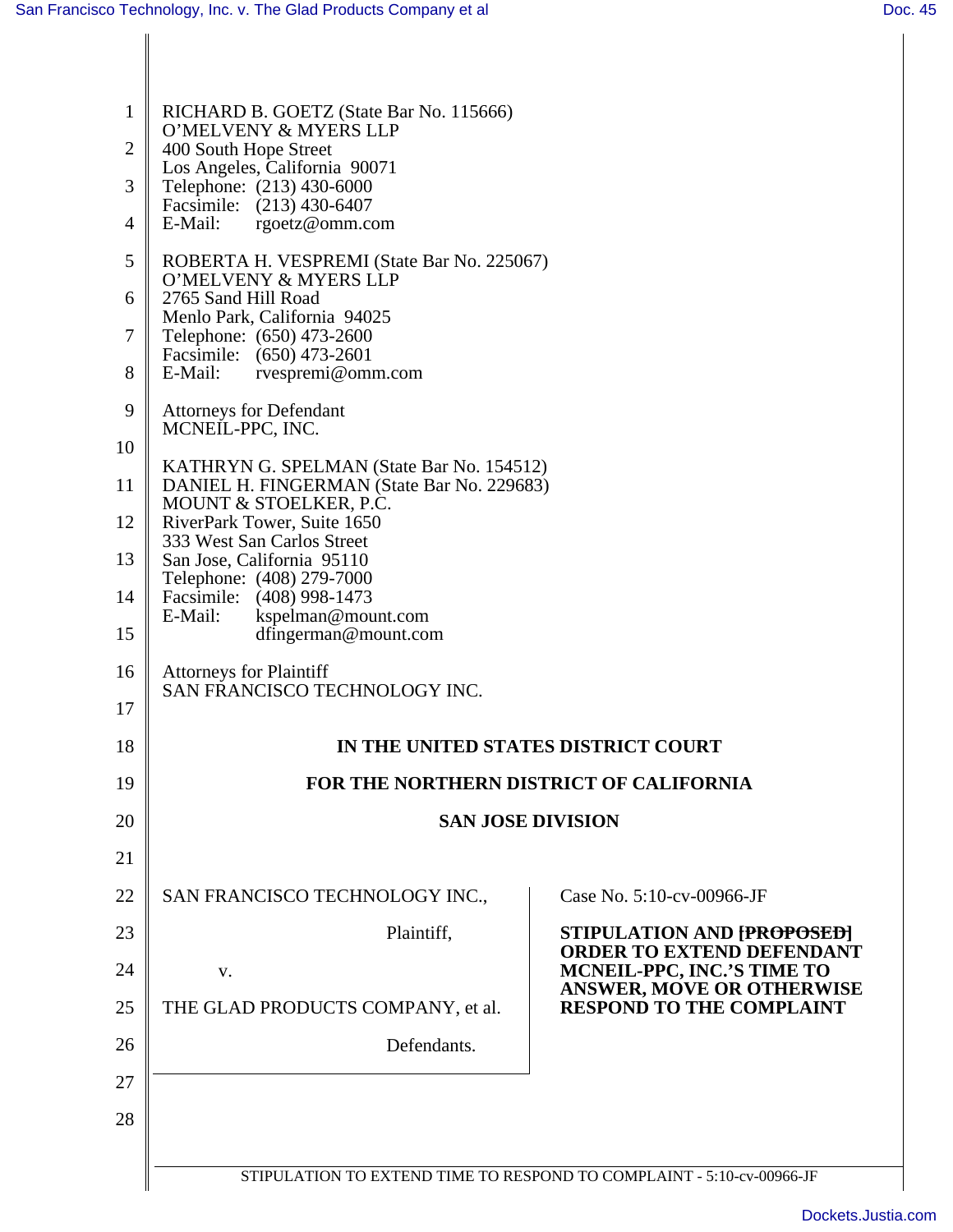| $\mathbf{1}$   | IT IS HEREBY STIPULATED by and between plaintiff San Francisco Technology Inc.                    |  |  |
|----------------|---------------------------------------------------------------------------------------------------|--|--|
| $\overline{2}$ | ("plaintiff") and defendant McNeil-PPC, Inc. ("defendant"), by and through their counsel of       |  |  |
| 3              | record as follows:                                                                                |  |  |
| 4              | WHEREAS plaintiff filed its Complaint on March 5, 2010, and defendant was served on               |  |  |
| 5              | March 18, 2010;                                                                                   |  |  |
| 6              | WHEREAS the current deadline for defendant to answer, move or otherwise respond to                |  |  |
| 7              | the Complaint is April 7, 2010;                                                                   |  |  |
| 8              | WHEREAS defendant has not previously sought to extend its time to answer, move or                 |  |  |
| 9              | otherwise respond to the Complaint;                                                               |  |  |
| 10             | WHEREAS because defendant's counsel requires additional time to adequately                        |  |  |
| 11             | investigate the pertinent facts and applicable law, and to determine how to appropriately respond |  |  |
| 12             | to the Complaint, the plaintiff and defendant respectfully request the Court to extend the        |  |  |
| 13             | defendant's time to answer, move or otherwise respond to the Complaint to May 14, 2010.           |  |  |
| 14             | NOW, THEREFORE, pursuant to Local Rule 6-1, the undersigned parties hereby stipulate              |  |  |
| 15             | as follows: Defendant's last day to answer, move or otherwise respond to the Complaint is May     |  |  |
| 16             | 14, 2010.                                                                                         |  |  |
| 17             | SO STIPULATED.                                                                                    |  |  |
| 18             |                                                                                                   |  |  |
| 19             | Dated: March 24, 2010<br>O'MELVENY & MYERS LLP                                                    |  |  |
| 20             |                                                                                                   |  |  |
| 21             | By: /s/ Roberta H. Vespremi<br>Roberta H. Vespremi                                                |  |  |
| 22             | <b>Attorneys for Defendant</b>                                                                    |  |  |
| 23             | MCNEIL-PPC, INC.                                                                                  |  |  |
| 24             | Dated: March 24, 2010<br>MOUNT & STOELKER, P.C.                                                   |  |  |
| 25             |                                                                                                   |  |  |
| 26             | By: /s/ Daniel H. Fingerman<br>Daniel H. Fingerman                                                |  |  |
| 27             | <b>Attorneys for Plaintiff</b>                                                                    |  |  |
| 28             | SAN FRANCISCO TECHNOLOGY, INC.                                                                    |  |  |
|                | $-2-$                                                                                             |  |  |
|                | STIPULATION TO EXTEND TIME TO RESPOND TO COMPLAINT - 5:10-cv-00966-JF                             |  |  |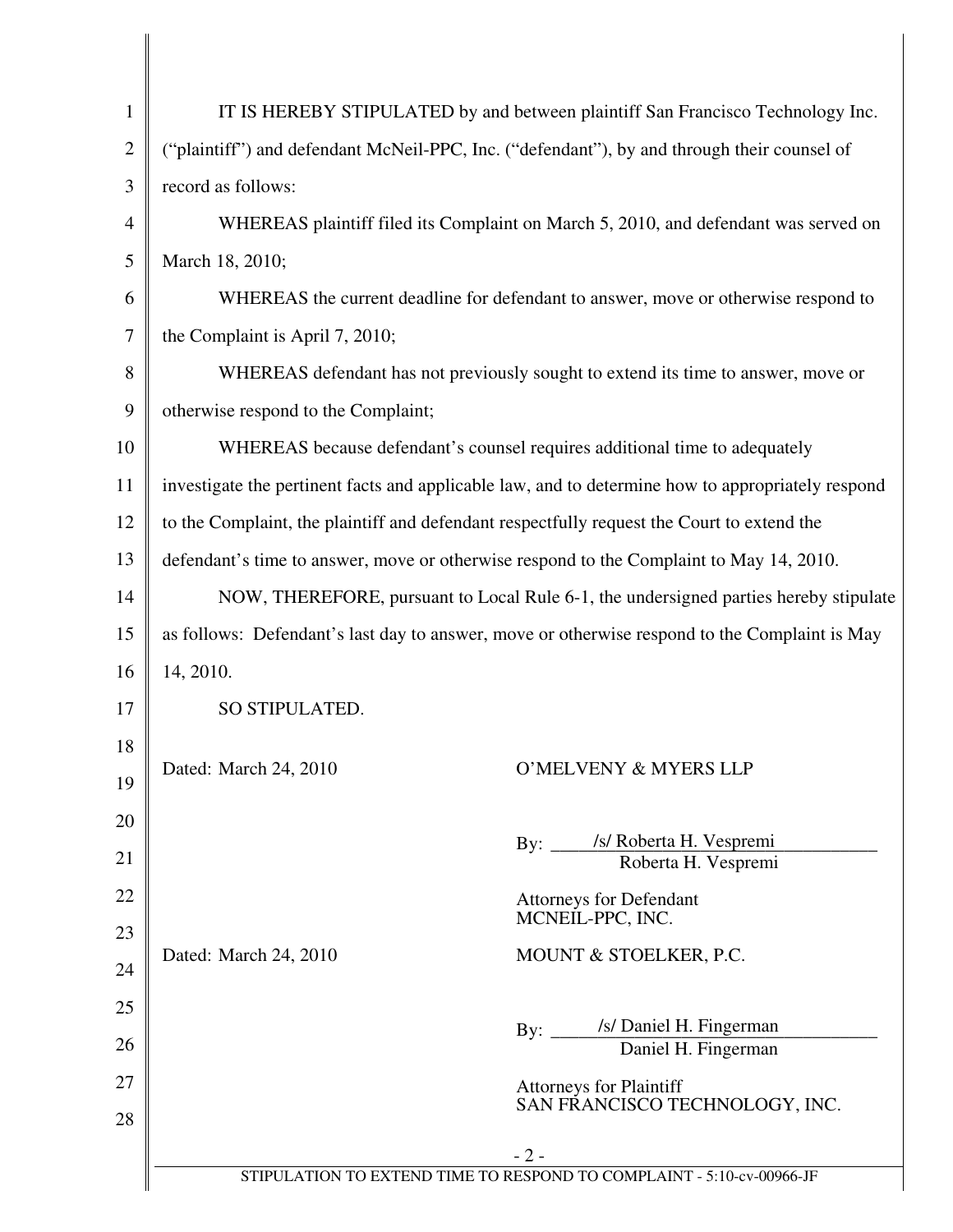| $\mathbf{1}$   |                                                                                        | <b>CERTIFICATION OF CONCURRENCE</b>                                            |
|----------------|----------------------------------------------------------------------------------------|--------------------------------------------------------------------------------|
| $\overline{2}$ | I hereby attest that concurrence in the filing of this document has been obtained from |                                                                                |
| $\mathfrak{Z}$ | counsel for plaintiff, Daniel H. Fingerman.                                            |                                                                                |
| 4              |                                                                                        |                                                                                |
| 5              | Dated: March 24, 2010                                                                  | O'MELVENY & MYERS LLP                                                          |
| 6              |                                                                                        |                                                                                |
| 7              |                                                                                        | /s/ Roberta H. Vespremi<br>By: $\frac{\ }{2}$                                  |
| 8              |                                                                                        | Roberta H. Vespremi                                                            |
| 9              |                                                                                        | Attorneys for Defendant<br>MCNEIL-PPC, INC.                                    |
| 10             |                                                                                        |                                                                                |
| 11             |                                                                                        |                                                                                |
| 12             |                                                                                        | <b>ORDER</b>                                                                   |
| 13             | IT IS SO ORDERED.                                                                      |                                                                                |
| 14             |                                                                                        |                                                                                |
| 15             | Dated: March $\frac{26}{10}$ , 2010                                                    |                                                                                |
| 16             |                                                                                        |                                                                                |
| 17             |                                                                                        | The Honorable Jeremy D. Fogel                                                  |
| 18             |                                                                                        | United States District Judge                                                   |
| 19             | MP1:1191666.1                                                                          |                                                                                |
| 20             |                                                                                        |                                                                                |
| 21             |                                                                                        |                                                                                |
| 22             |                                                                                        |                                                                                |
| 23             |                                                                                        |                                                                                |
| 24             |                                                                                        |                                                                                |
| 25             |                                                                                        |                                                                                |
| 26             |                                                                                        |                                                                                |
| 27             |                                                                                        |                                                                                |
| 28             |                                                                                        |                                                                                |
|                |                                                                                        | $-3-$<br>STIPULATION TO EXTEND TIME TO RESPOND TO COMPLAINT - 5:10-cv-00966-JF |